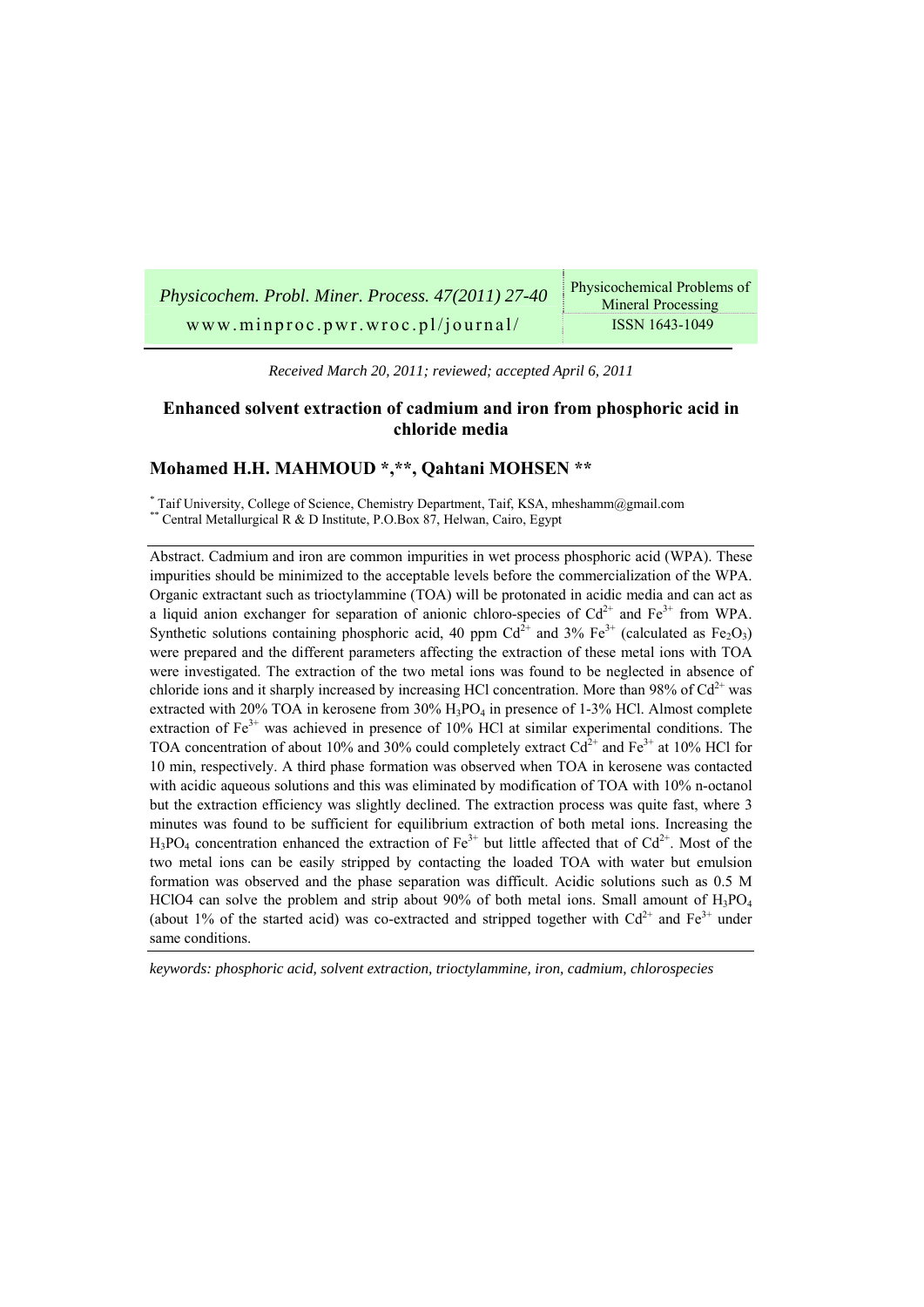## 28 M.H.H. Mahmoud, Q. Mohsen

## 1. Introduction

Phosphoric acid is the second most produced acid after sulfuric acid. It was used as a raw material for the production of fertilizers, detergents, food products, toothpastes and alimentary supplies for cattle. Commercial  $H_3PO_4$  is mostly manufactured using thermal and wet processes. In thermal process,  $H_3PO_4$  is firstly produced by reduction of phosphate rock, followed by oxidation and hydration (Slack, 1968). Phosphate rocks, depending on their origin, can contain radioactive elements like uranium, thorium and radon or heavy metals. The wet process mostly involves the reaction of phosphate rock with H<sub>2</sub>SO<sub>4</sub> followed by filtration and acid concentration. The wet process phosphoric acid (WPA) is usually accompanied by a number of undesirable ionic impurities, like fluoride, iron, cadmium, copper, chromium, zinc, uranium, radioactive elements those originally present in the phosphate rocks which interfere in the technological process of phosphoric acid and/or fertilizer. These impurities also can be partially precipitated as phosphates while the acid is concentrated or stored. The removal of heavy metals from the WPA is environmentally important referring mainly to their toxicity (Schrödter et al., 1998). It is for this reason that historically, the WPA has not been used in the food, detergent and in other industries where high purity acid is necessary, only the thermal route phosphoric acid with higher purity was used. Indeed, about 95% of the WPA is directly used as a fertilizer and excluded from the use in non-fertilizer applications. Because of the large quantities of energy required to manufacture the thermal acid, its cost has risen considerably, the separation techniques have therefore been developed to purify WPA so that it can replace the thermal acid (Ennaassia et al., 2001). Although most of the precipitated sludge in the WPA can be removed in the clarification stage, a considerable amounts of impurities remained in a soluble form in the acid. Purification of WPA is the goal in the production of some industrial phosphate salts and miscellaneous applications for food, beverage, toothpaste and cleaning markets also require high purity (Kijkowska et al., 2002).

Several methods for purification of WPA were evaluated including precipitation, ion-exchange, liquid–liquid extraction (Chehid Elleuch et al., 2006, Wang et al., 2010, Kumar et al., 2009, Joshi et al., 2009 and Radhikaa et al., 2010) adsorption on activated carbon (Monser et al., 1999) and membrane technologies such as electrodialysis (ED), reverse osmosis and nanofiltration (Gonzalez et al., 2002). Cleaning the WPA from heavy metals was made by precipitation as sulfides (Qafas et al., 2001). Further purification by precipitation of cationic impurities, especially, Fe, Al, Mg, and Ca, is possible. One simple way of removing these cations is to increase the pH of the WPA until the precipitation. David, 1974, tried to remove Mg and small percent of iron and aluminum by mixing the crude  $H_3PO_4$  with hexafluorosilicic acid. However, all precipitation techniques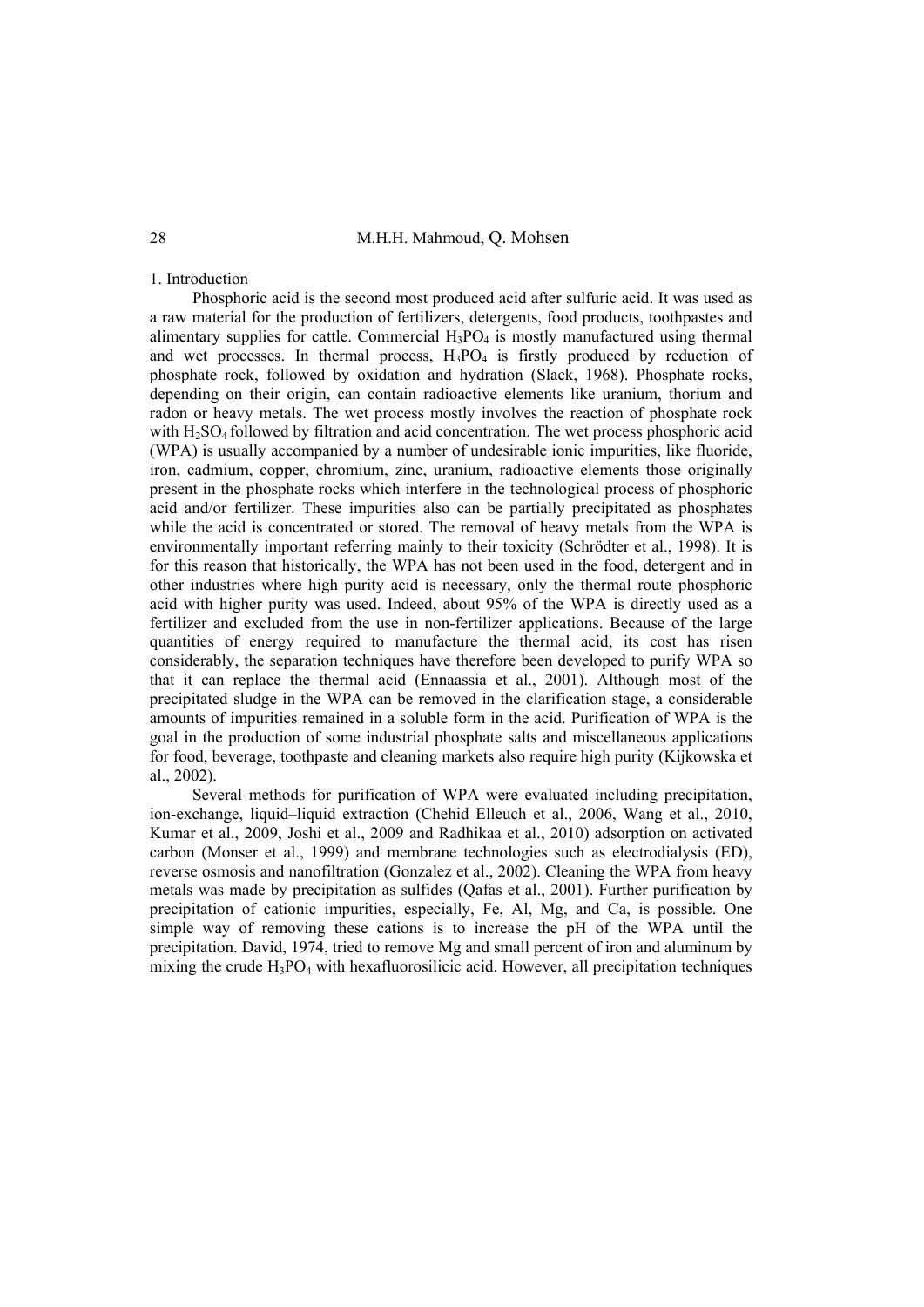usually suffer from high  $P_2O_5$  losses accompanied with the solid precipitate making the process economically infeasible.

Iron and cadmium are common impurities in WPA that is produced from phosphate rocks from some origins. Separation of these ions from WPA is difficult and need sophisticated techniques. Most of the iron content in the phosphate rock is dissolved in the WPA. Fertilizer's grade phosphoric acid of 50%  $P_2O_5$  should contain <1.5% Fe<sub>2</sub>O<sub>3</sub>. Otherwise, the filtration rate of the acid will be low and the water-soluble  $P_2O_5$  content of the prepared fertilizers will be also low. Processing of the high iron Egyptian phosphate concentrates by the dihydrate process produces  $50\%$  P<sub>2</sub>O<sub>5</sub> acid with about 4 % Fe<sub>2</sub>O<sub>3</sub>. In our previous works, we could reduce this high iron content to the industrially acceptable limit by precipitation with  $K_2SO_4$  (Abdel-Aal et al., 1999) and controlled the acid filtration rate using surfactants (Abdel-Aal et al., 2007). Cadmium is an extremely toxic element and cause harmful effect on plants, animals and humans. Igneous phosphate rocks contains very little cadmium (<1mg Cd/kg phosphorus) while sedimentary sources contain much higher levels of cadmium (43 to 380 mg Cd/kg phosphorus) (Gowariker 2009). Cadmium transfers from the phosphate rock to the WPA during the acid production. Cadmium as a contaminating element affects a wide variety of living organisms and is accumulated in the human body. Human exposure to Cd can affect pulmonary, kidney, gut and liver functions. Cadmium exposure can also cause common diseases, such as prostate cancer, gastro-intestinal poisoning and bone damage. Since WPA is used in phosphate fertilizers, and intended for use in the food and detergent industries, cadmium can enter the environmental cycle as well. So removal of cadmium from WPA is essential. There are various remedial processes, such as precipitation, ion exchange, solvent extraction and membrane processes which have been used to remove cadmium from WPA. Of these processes, solvent extraction has shown high efficiency (Nazari et al., 2005, Tomaszewska et al., 2007, Alguacil and Alonso 2004). A continuous micro-pilot scale mixer-settler was successfully tested for both extraction and stripping of cadmium from phosphoric acid media using D2EHDTPA in dodecane as extractant (Touati et al., 2009). Mellah and Benachour, 2006, proposed bis-(2-ethylhexyl)-phosphoric acid (D2EHPA) for the recovery of cadmium (II) and zinc(II) from phosphoric acid solution. Cadmium(II) was extracted at a higher pH than zinc(II), which suggested that the separation of zinc(II) and cadmium(II) could be attained by extraction with D2EHPA controlling aqueous pH.

In this paper, separation of  $Cd^{2+}$  and  $Fe^{3+}$  from phosphoric acid was studied with solvent extraction using trioctylamine (a tertiary amine). The latter is known to work as anion exchanger when be protonated in acidic media. Cadmium (II) and iron (III) have a common properties of formation of anionic chloro species at a specific chloride ion concentration. The main idea behind this work is the enhancement of these metals extraction through promotion of their anionic chloro species in phosphoric acid by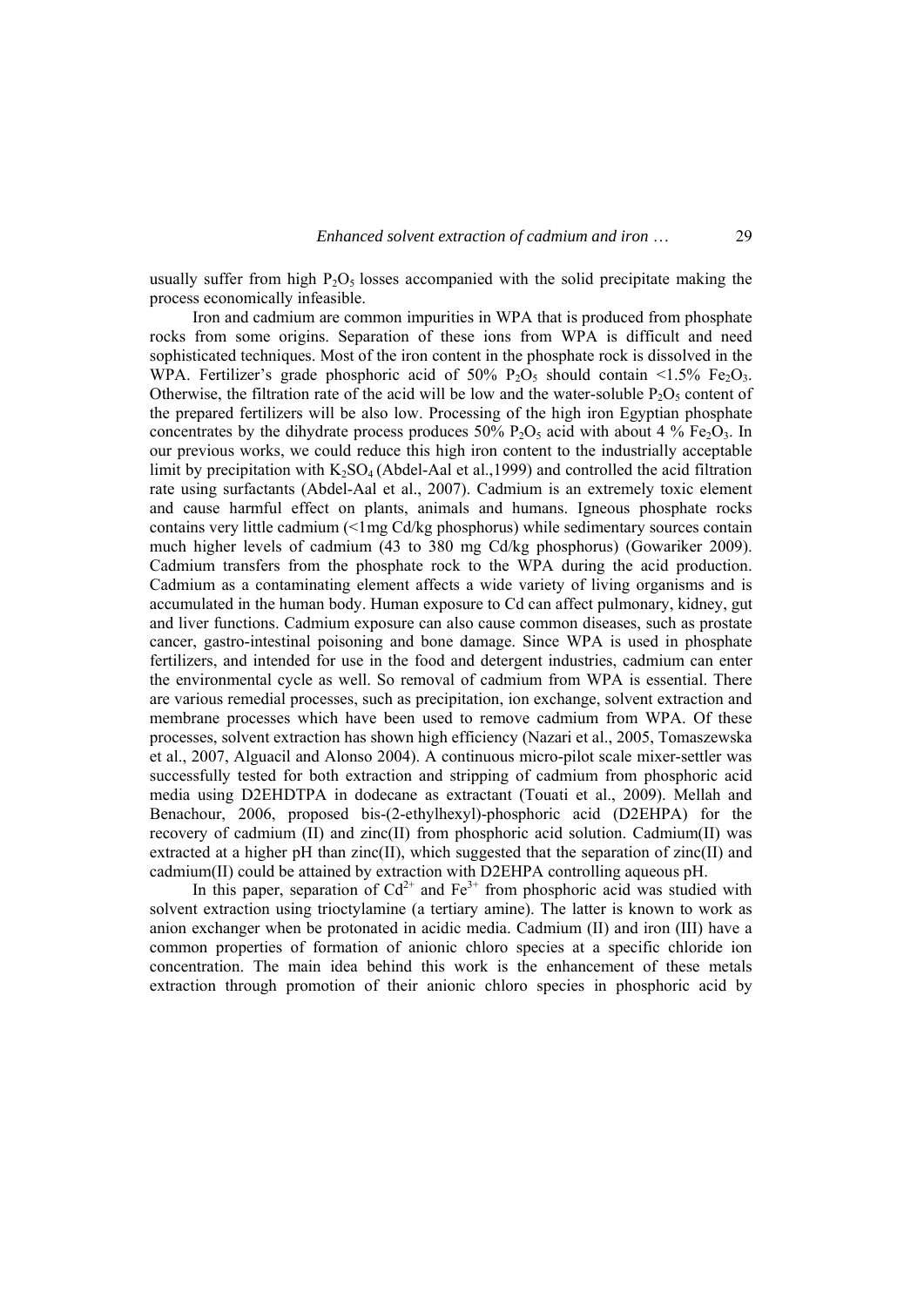controlling the chloride ion concentration. The different parameters affecting the extraction and stripping processes will be investigated in order to enhance the separation of these two metal ions from phosphoric acid with trioctylamine.

#### 2. Experimental

#### 2.1. Materials

Analytical grade phosphoric acid,  $H_3PO_4$  (85%) and cadmium sulfate, CdSO4 (99%) were provided by Prolabo. Hydrochloric acid, HCl  $(35\%)$ , ferric chloride, FeCl<sub>3</sub>, and potassium chloride KCl all of AR grade were provided by Merck. Trioctylamine, TOA (Henkel) was used as an active organic extractant. Pure Kerosene (El-Naser Chemical Company, Egypt) was mostly used to dilute the organic extractant. Toluene, xylene, and carbon tetrachloride were supplied by Merck and also used as solvents for the extractant. Normal octanol (Henkel) was used as a modifier. Other chemicals used in this study were of analaytical grade.

#### 2.2. Procedures

Synthetic solutions of phosphoric acid containing heavy metals, 3% iron (estimated as  $Fe<sub>2</sub>O<sub>3</sub>$ ) and 40 ppm cadmium, were prepared by dissolving the required weights of FeCl<sub>3</sub> and CdSO<sub>4</sub> in specific amounts of distilled water as required to dilute the concentrated phosphoric acid to concentrations ranging between 10 to 40%  $P_2O_5$ . The concentrations of chloride ion in phosphoric acid were adjusted by dissolving known amounts of concentrated HCl or KCl. The precipitated solids in phosphoric acid after one week aging were separated by filtration, washed with ethanol, dried at 40 ºC in a vacuum drier for 48 hours and then analyzed by Scanning Electron Microscope (SEM) and X-ray Diffraction analysis (XRD). The TOA solutions of different concentrations were prepared by dissolving the measured volumes of TOA in either kerosene, toluene, xylene or carbon tetrachloride.

In solvent extraction experiments, the required volume of the diluted organic extractant was placed in a  $250 \text{ cm}^3$  cylindrical glass vessel and a specific volume of an aqueous phase of a solution containing phosphoric acid, iron and cadmium ions was added and the mixture was shacked in a water bath thermostat shaker (GFL Model 1083) for the period of time required. The temperature was set at 27 ºC. After phase separation by centrifugation, a sample from aqueous phase was withdrawn, diluted by distilled water, and used for chemical analysis of Fe, Cd ions and  $P_2O_5$ . In stripping experiments, an exact volume of the loaded organic solution was mixed with the required volume of a suitable aqueous solution and shacked in the water bath thermostat shaker. The speciation diagrams of  $Cd^{2+}$  and  $Fe^{3+}$  in acidic chloride solutions was constructed using *Stabcal*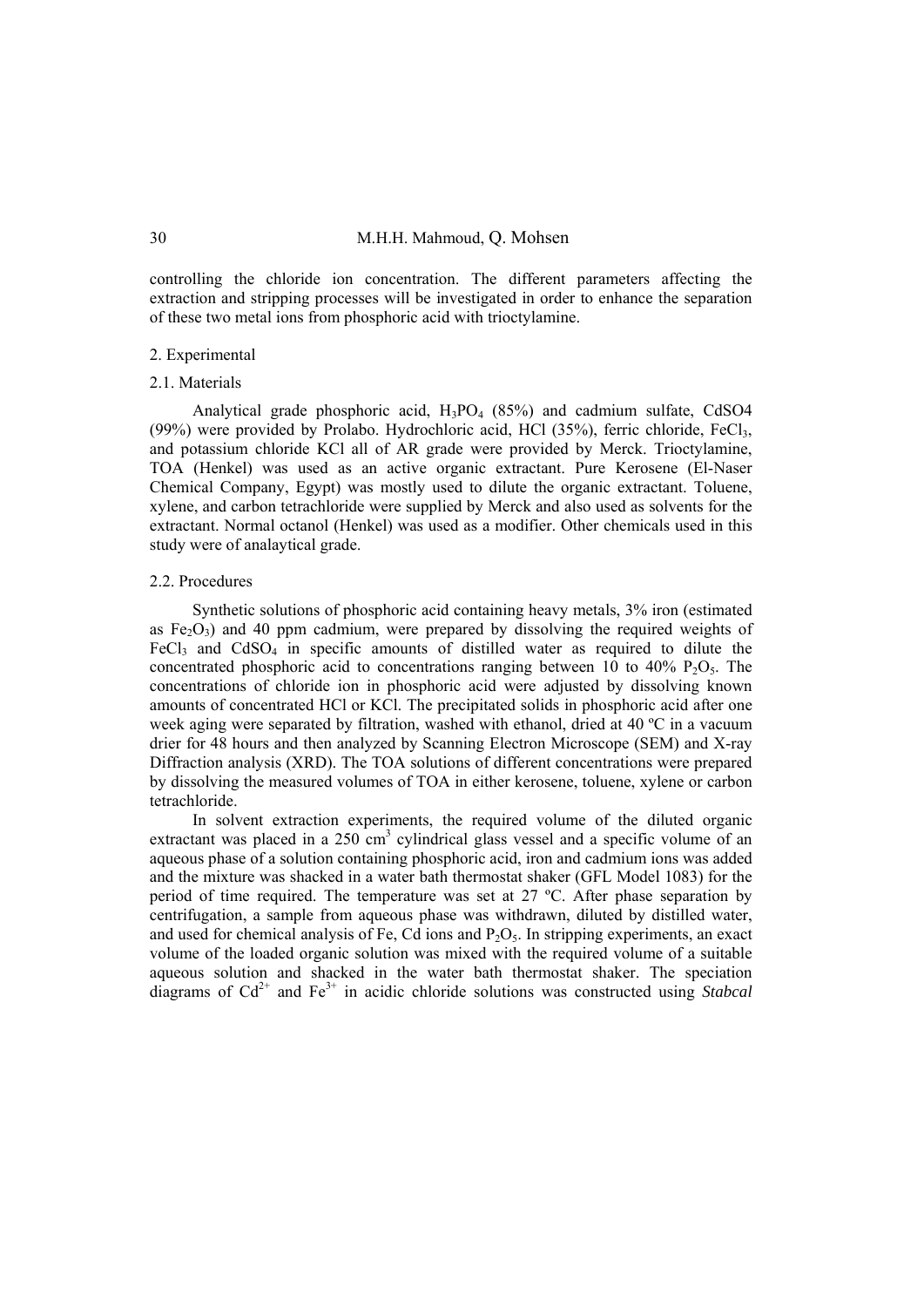software developed by Dr. Hsin H. Huang, Department of Metallurgical and Materials Engineering, Montana Tech of the University of Montana, Butte, Montana, USA.

#### 2.3. Measurements

Concentrations of cadmium and iron were measured after dilution with distilled water by an Atomic Absorption Spectrometer, model Perkin Elmer 3100. The crystalline phases present in the dried sample of the precipitated solids separated from phosphoric acid were identified by X-ray diffraction (XRD) on a Bruker axis D8 diffractometer using Cu-K<sub>α</sub> radiation. The average crystallite size of the powders was estimated automatically from corresponding XRD data (using X-ray line-broadening technique employing the classical Scherrer formula).  $P_2O_5$  content was determined spectrophotometrically between 460 and 480 nm by the known yellow method (Jeffery et al., 1989).

#### 3. Results and discussion

## 3.1. Speciation of  $Cd^{2+}$  and  $Fe^{3+}$  in chloride solutions

It was important to define the forms of  $Fe^{3+}$  and  $Cd^{2+}$  ions those exist at chloride solutions. This will contribute in controlling extraction of these metals in solvent extraction experiments. Cadmium(II) forms cationic, neutral and anionic chlorocomplexes depending on the choride ion concentration. The species present in equilibrium are:  $Cd^{2+}$ , CdCl<sup>+</sup>, CdCl<sub>2</sub>, CdCl<sub>3</sub><sup>-</sup> and CdCl<sub>4</sub><sup>2</sup>. The distribution of cadmium ions in chloride solutions was estimated using *Stabcal* software according to their stability constants, and the results are plotted in Fig. 1a. The cationic species  $Cd^{++}$  and  $CdCl^+$  are predominant at very dilute HCl concentrations, where the fractions of neutral,  $CdCl<sub>2</sub>$ , and anionic species  $CdCl<sub>3</sub>$  and  $CdCl<sub>4</sub><sup>2</sup>$  are progressing with increasing the HCl concentrations. At HCl concentrations more than about 1.5 M, only the anionic species are predominant.

The speciation diagram of  $Fe<sup>3+</sup>$  in acidic chloride solutions were constructed using *Stabcal* software and results are presented in Fig. 1b. It can be seen that cationic iron species such as  $Fe^{3+}$ ,  $FeCl<sup>2+</sup>$ ,  $FeCl<sup>2+</sup>$  are predominant at low HCl concentrations and the neutral species  $FeCl<sub>3</sub>$  is the main one at moderate to high HCl concentrations. Moreover, the species  $FeCl<sub>4</sub>^-$  is the only anionic form of all and formed at moderate HCl concentrations and became the main one at concentrated HCl solutions. It can be generally noticed that, the formation of anionic iron chlorocomplex, FeCl<sub>4</sub><sup>-</sup>, exists at much concentrated HCl solutions compared with those of cadmium, CdCl<sub>3</sub> and CdCl<sub>4</sub><sup>2</sup>.

The variation of the form of  $Fe^{3+}$  and  $Cd^{2+}$  with concentration of HCl can suggest the corresponding variation of the extracted species with trioctylamine (TOA) in this study. The form of the predominant species at a specific Cl<sup>-</sup> concentration can thus predict the extraction mechanism and the form of the extracted metal ions.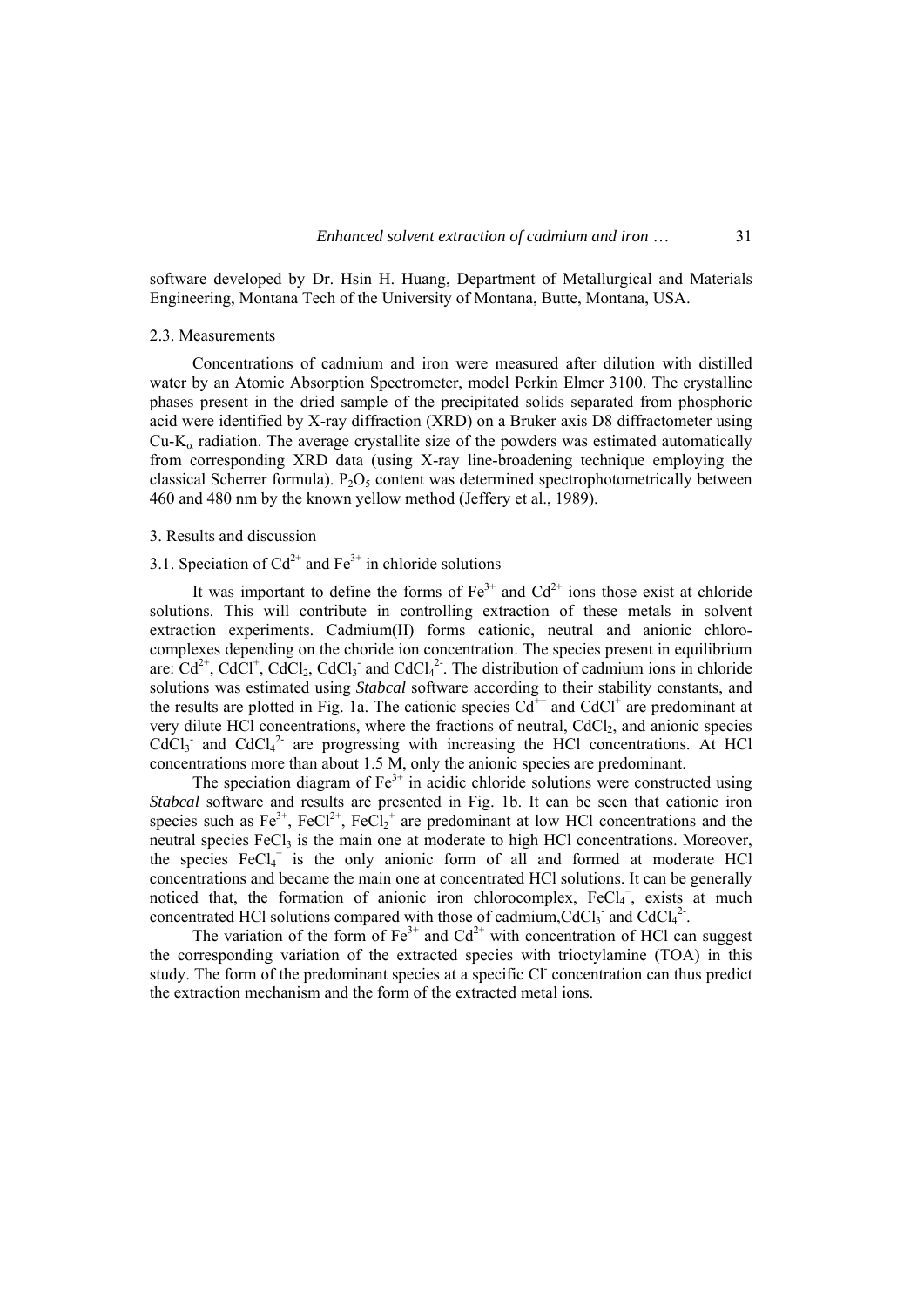

Fig. 1. Speciation diagram of  $Fe^{3+}$  and  $Cd^{2+}$  at different HCl concentrations

# 3.2. Effect of chloride ion concentration on extraction of  $Cd^{2+}$  and  $Fe^{3+}$  with TOA

The extraction of iron and cadmium from 30% phosphoric acid with 20% TOA in kerosene was investigated at different HCl concentrations for 10 minutes and the results are shown in Fig. 2. It is obvious from these results that the extraction of iron is very sensitive to chloride ion concentration and was continuously increasing with increasing the acid concentration. Iron forms the anionic chlorospecies, FeCl<sub>4</sub>, that is extractable to the organic phase with the protonated TOA  $(R_3NH<sup>+</sup>Cl<sup>-</sup>)$  through anion exchange mechanism as shown as follows:

 $R_3N + HCl \rightarrow R_3NH^+Cl^-$ 

## $R_3NH^+Cl^-$  +  $FeCl_4^ \rightarrow$   $R_3NH^+FeCl_4^-$  +  $Cl^-$ .

Increasing the HCl concentration favors the formation of the extractable anionic chlorocomplex, FeCl<sub>4</sub>, over the other existing chlorospecies those are noncharged or cationic. This can explain the continuous increase in the extraction of iron by increasing the HCl concentration. At 10% HCl, about 91% of iron was extracted while 14% HCl gave almost complete extraction.

The added amount of HCl to the contaminated phosphoric acid can be optimized to reach the acceptable limit of 1.5% Fe in phosphoric acid. For instance, about 5% HCl can reduce the Fe content to half of its initial amount, i. e., 1.5%. It is worthy to mention that presence of definite amounts of HCl is acceptable in phosphoric acid production industry. The phosphoric acid with the remaining HCl will be neutralized with NH4OH in the next stages if it is used for production of fertilizers. This will produce mono-ammonium phosphate (MAP) and di-ammonium phosphate (DAP). Neutralization of the contained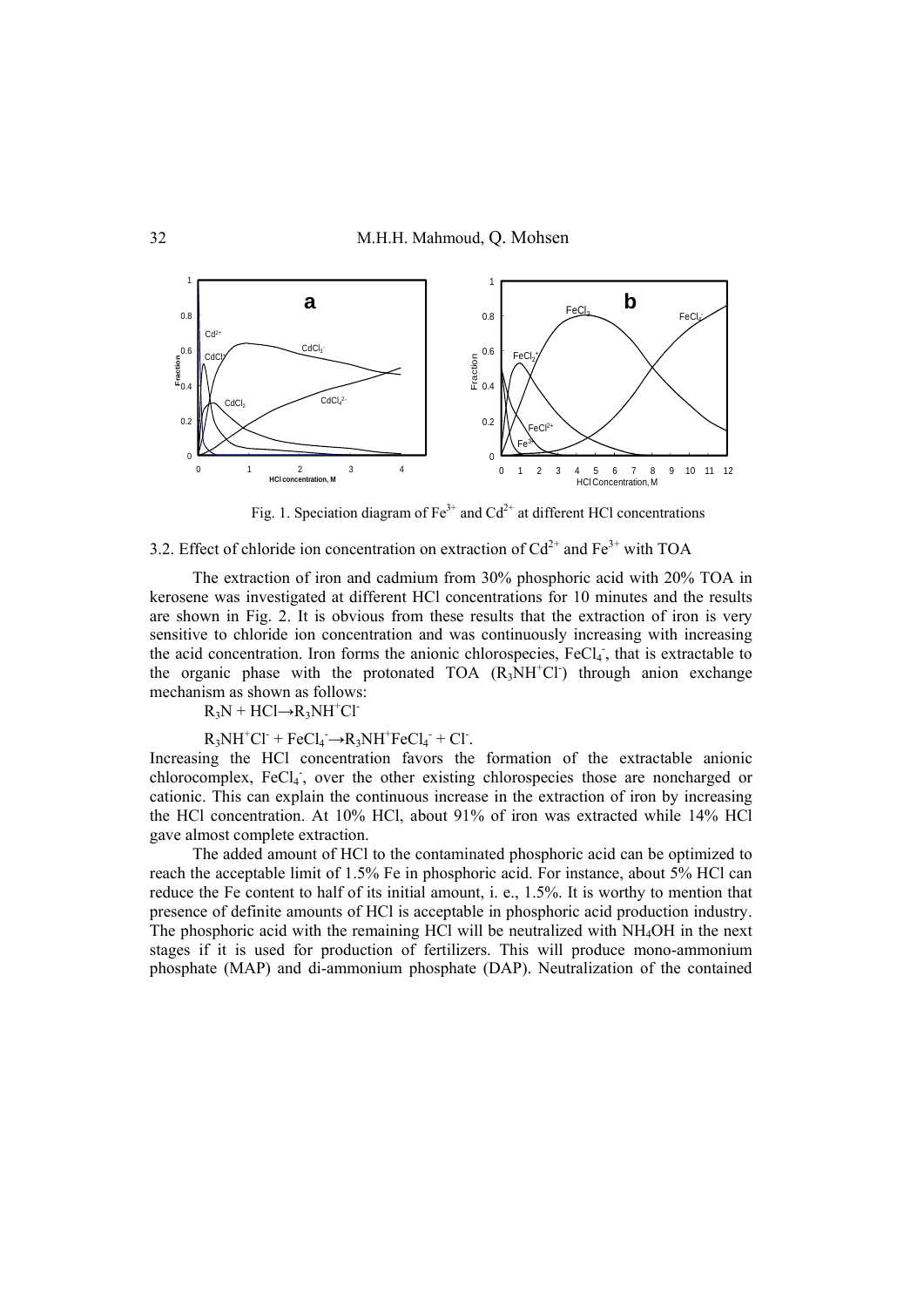HCl content produces NH4Cl which can be consider as an additional source of nitrogen to the plants.

Another series of experiments was performed at similar conditions but with using KCl, as a source of chloride ions instead of HCl, and the results are also shown in Fig. 2. KCl was selected as it contains K ion which is known as a valuable plant's nutrient and its existence in phosphoric acid is an added value. In this case, the extraction was very slowly increasing with increasing Cl concentration (lower than  $6\%$ ) and then was gradually increasing at higher Cl- concentrations. The drop in Fe extraction with KCl, compared with that of HCl at lower range of Cl concentrations, may be due to the lower acid concentration where the stability of the extractable form of iron  $FeCl<sub>4</sub>$  is lower.



Fig. 2. Effect of HCl and KCl concentrations on extraction of  $Fe<sup>3+</sup>$  from phosphoric acid

Fig. 3. Effect of HCl concentrations of extraction of  $Cd^{2+}$  from phosphoric acid

The effect of increasing HCl concentration on  $Cd^{2+}$  extraction showed a sharper increase compared with that of iron at similar experimental conditions (Fig. 3). About 98% of cadmium was extracted using 1% HCl. Only 3% HCl gave almost complete extraction of  $Cd^{2+}$ . The easier extraction of  $Cd^{2+}$  compared with that of Fe<sup>3+</sup> can be explained as the anionic chlorospecies of cadmium, CdCl<sub>3</sub>, exist at much lower chloride ion concentration compared with that of iron (see Fig. 1a and ab). That is, at very diluted HCl concentration, such as 0.1%, CdCl<sub>3</sub> is formed and at more concentrated HCl the form  $CdCl<sub>4</sub><sup>2</sup>$  is more predominant. However, the only anionic species of iron, FeCl<sub>4</sub>, is formed at much higher HCl concentrations compared to those of  $Cd^{2+}$ . The extraction of  $Cd^{2+}$  is expected to take place via the following reactions :

$$
R_3NH^+Cl^- + CdCl_3^- \rightarrow R_3NH^+ CdCl_3^- + Cl^-
$$
  

$$
2R_3NH^+Cl^- + CdCl_4^2 \rightarrow (R_3NH^+)_2 CdCl_4^{2+} + 2Cl^-.
$$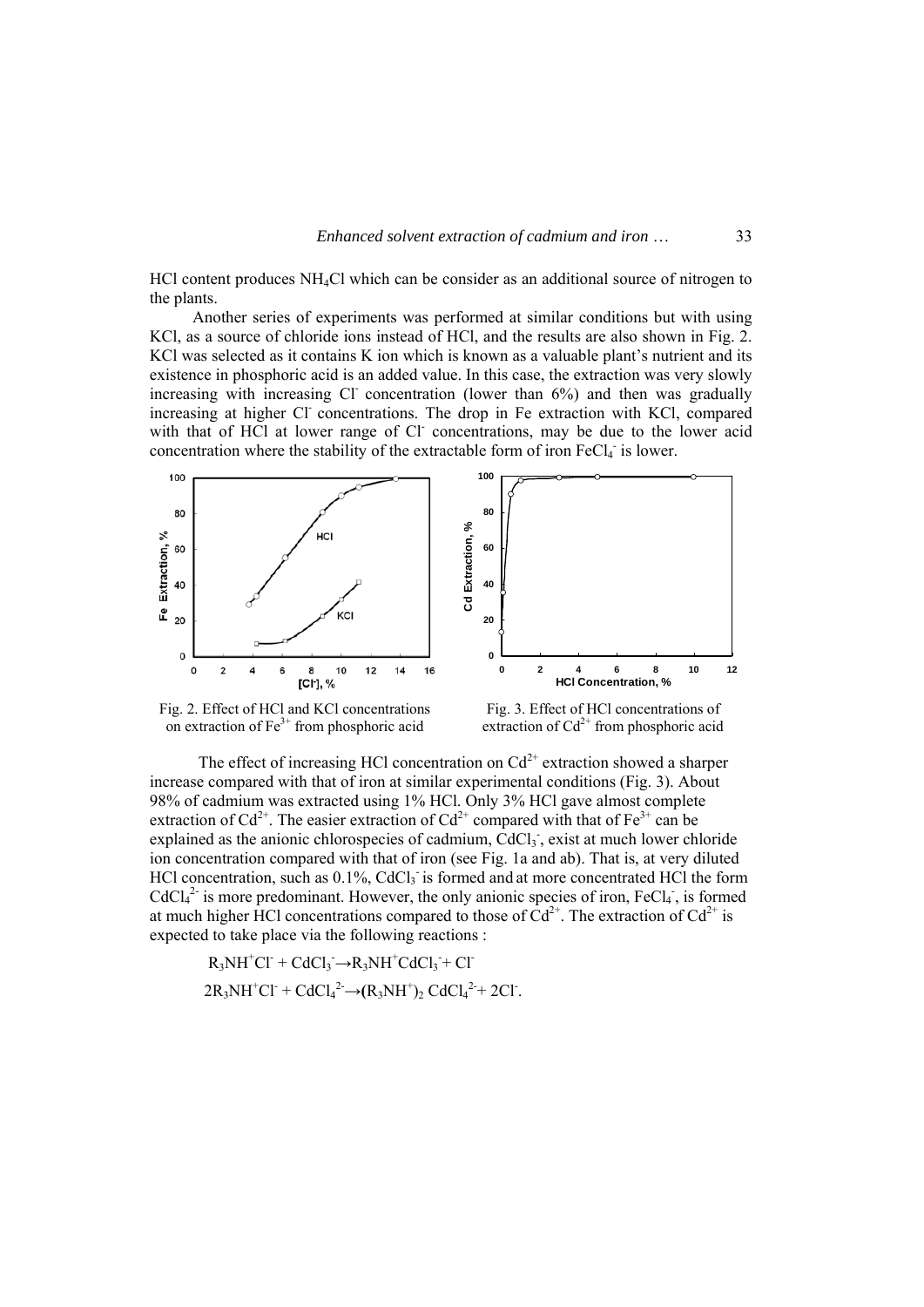## 34 M.H.H. Mahmoud, Q. Mohsen

## 3.2.1. Identification of the precipitated solids in phosphoric acid

A brownish-black precipitated solids were found in those phosphoric acid samples containing KCl as additive after aging overnight. There was no precipitate at the start but it was growing slowly by time and its amount was found almost unchanged after about 6 days. A sample of these precipitated solids was separated after aging for one week at room temperature of around 25-30 ºC, washed, dried and analyzed by TEM and XRD. The TEM micrograph of the precipitated solids (plate 1) shows well formed hexagonal crystals. The XRD (Fig. 4) shows that the solids are a single crystalline phase of potassium iron phosphate hydrate with the formula  $KF_{3}P_{6}O_{20} \cdot 10H_{2}O$ .

150

200



**Intensity (Counts/sec)** itensity (Counts/sec) 100 50 0 10 20 30 40 50 60 **2-Theta, degree**

Plate 1: Scanning Electron Microscope micrograph of the precipitated crystalline solids in phosphoric acid after addition of KCl

Fig. 4. X-ray diffraction analysis of the precipitated solids in phosphoric acid after addition of KCl

Table 1. EDX weight % of the precipitated solids in phosphoric acid after addition of KCl

| Weight, % | Weight, % as calculated from the                            |  |
|-----------|-------------------------------------------------------------|--|
|           | formula $KF$ e <sub>3</sub> $P_6O_{20}$ ·10H <sub>2</sub> O |  |
| 58.10     | 53.75                                                       |  |
| 21.57     | 20.82                                                       |  |
| 3.23      | 4.36                                                        |  |
| 17.10     | 18.81                                                       |  |
|           | 2.24                                                        |  |
|           |                                                             |  |

The analysis results of the precipitated particles by Energy Dispersive X-ray Spectroscopy (EDX) are given in Table 1. The EDX analysis indicated that the main constituents are phosphorus, oxygen, iron and potassium. The EDX weight percentage of the constituted elements was found close to that calculated from the structure of  $KFe<sub>3</sub>P<sub>6</sub>O<sub>20</sub>$  10H<sub>2</sub>O. It is obvious that this precipitate, containing important elements such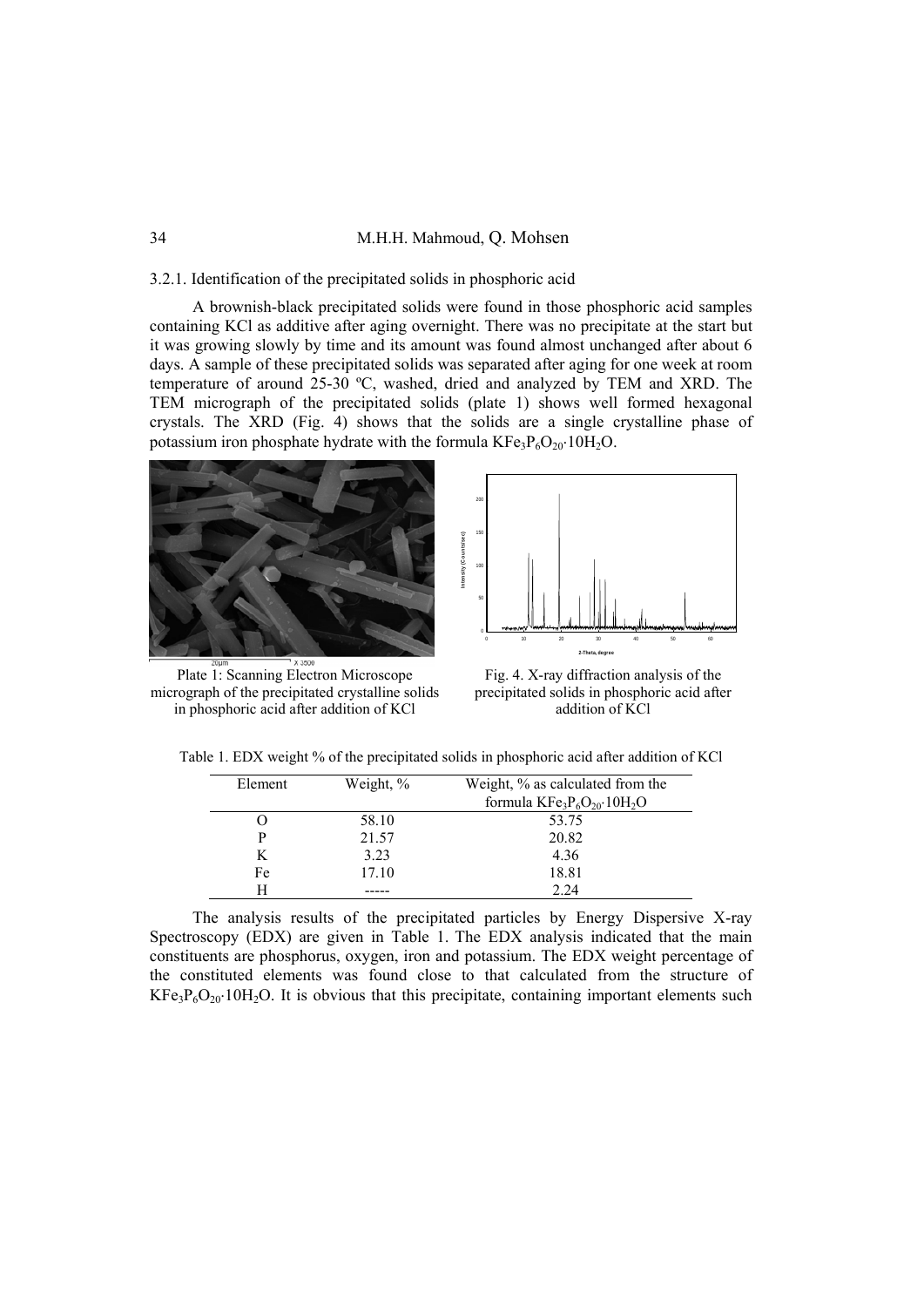as P and K, is considered valuable and its discard is not applicable. Apart from the cleaning of iron from the acid, a considerable amount of  $P_2O_5$  and K will be lost in such a precipitate. On the other hand, if the precipitate is left in the acid, it will complicate the following stages of acid concentration and subsequent neutralization for fertilizers production. In the following experiments 10% HCl will be used as a more suitable concentration from the practical point of view.

3.3. Effect of the type of solvent on extraction of  $Cd^{2+}$  and  $Fe^{3+}$  from phosphoric acid by TOA.

Several types of solvents, namely kerosene, toluene, xylene, carbon tetrachloride those belong to different organic families were tested for dilution of TOA and used for extraction of Cd<sup>2+</sup> and Fe<sup>3+</sup> from 30 % P<sub>2</sub>O<sub>5</sub> phosphoric acid contained 10 % Cl<sup>-</sup> added as HCl. The shaking time was 10 min with organic to aqueous phase ratio of 2: 1. The TOA was completely soluble in all tested solvents. Using different solvents had little effect on the extraction percent of  $Cd^{2+}$  and  $Fe^{3+}$ . The extraction of  $Cd^{2+}$  was ranging from 96% to about 100%, where that of  $Fe^{3+}$  is ranging from 87% to 91% for all tested solvents. Carbon tetrachloride gave the lowest extraction, 96% and 87%, where the other three solvents gave extraction ranging around 98-100% and 89-91% for  $Cd^{2+}$  and  $Fe^{3+}$ , respectively. Kerosene was selected as the suitable solvent as it gives good extraction, has high boiling point, high solubility, low toxicity and it is commercially available with low price.

3.4. Effect of TOA concentration on extraction of  $Fe^{3+}$  and  $Cd^{2+}$ 

The effect of TOA concentration (from 0.1 to 30%) on extraction of  $Fe^{3+}$  and  $Cd^{2+}$ from 30%  $P_2O_5$  phosphoric containing 10 % Cl<sup>-</sup> added as HCl acid is shown in Fig. 5. The shaking time was 10 min with organic : aqueous phase ratio of 2: 1.



Fig. 5. Effect of TOA concentration on extraction of  $Cd^{2+}$  and Fe<sup>3+</sup> from phosphoric acid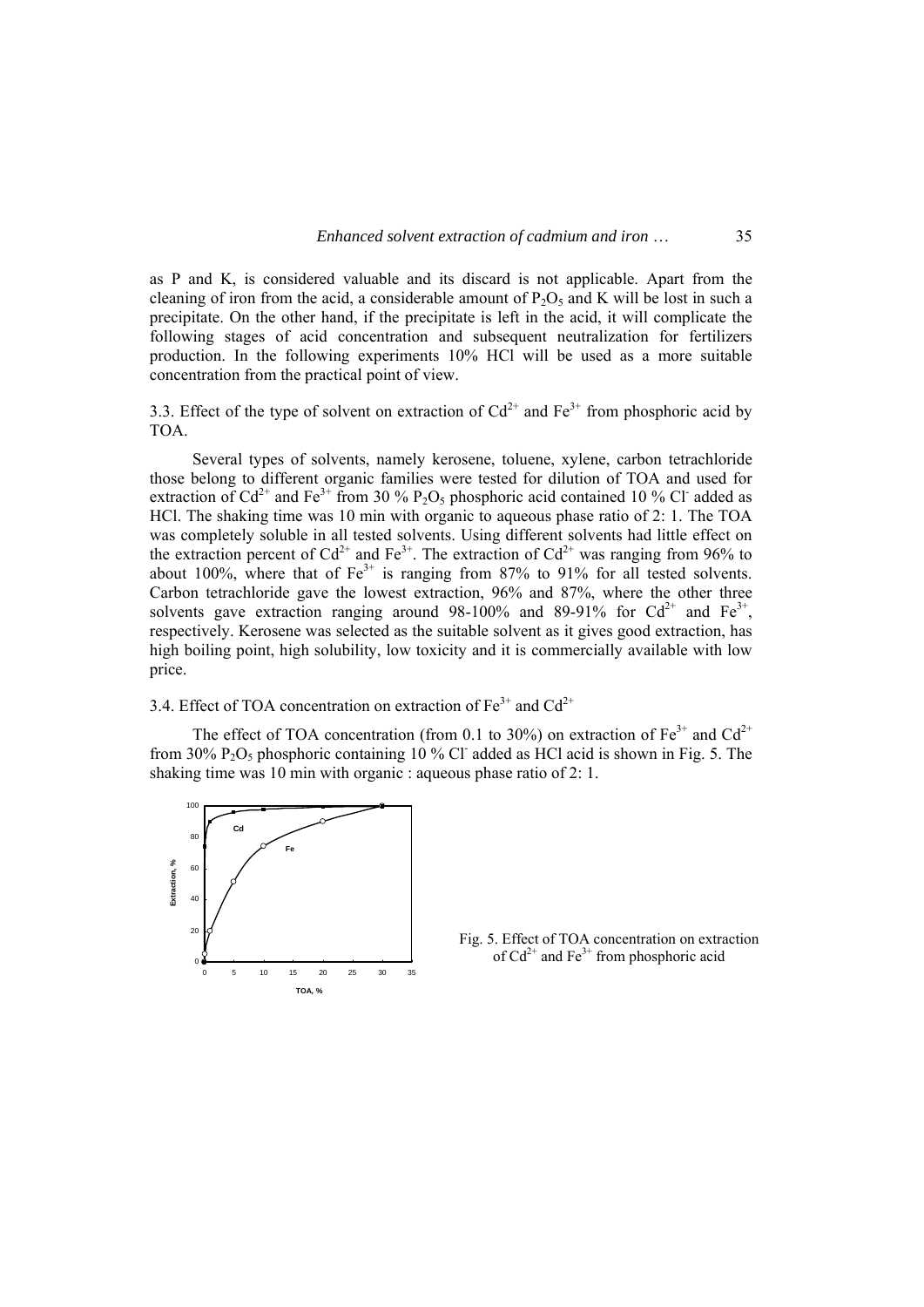## 36 M.H.H. Mahmoud, Q. Mohsen

It can be noticed that increasing the TOA concentration increased the extraction percentages of both metal ions. Cadmium(II) was sharply extracted with increasing the TOA concentration at lower range (less than 1% TOA) and then gradually increased, whereas that of  $Fe<sup>3+</sup>$  was gradually extracted along with the TOA concentration. At only 0.1% TOA, the Cd<sup>2+</sup> extraction reached about 75% but that of  $Fe^{3+}$  did not exceed 5%. At 10% TOA the extraction percentages reached 99% and 75% for  $Cd^{2+}$  and  $Fe^{3+}$ , respectively. Almost complete extraction of  $Cd^{2+}$  and  $Fe^{3+}$  could be obtained with 30% TOA.

## 3.5. Effect of mixing time on extraction of  $Cd^{2+}$  and  $Fe^{3+}$  with TOA

The effect of mixing time on extraction of  $Cd^{2+}$  and  $Fe^{3+}$  with 20% TOA in kerosene from  $30\%$  P<sub>2</sub>O<sub>5</sub> acid and 10% HCl is shown in Fig. 6. The extraction of both metal ions is too fast that is about 86% of  $Cd^{2+}$  and 77% of  $Fe^{3+}$  were extracted after only one minute of mixing time. These values increased to 99% and 89%, respectively, after 3 min and very little increased at longer mixing time. These fast kinetics support the metals extraction through the above suggested anion exchange mechanisms. In the following experiments, 10 min was chosen to ensure the maximum values of metals extraction (about 100% and 90% for  $Cd^{2+}$  and Fe<sup>3+</sup>, respectively.



Fig. 6. Effect of mixing time on extraction of  $Cd^{2+}$  and Fe<sup>3+</sup> from phosphoric acid

3.6. Effect of n-octanol concentration on extraction of  $Fe^{3+}$  and  $Cd^{2+}$ 

A third phase formation was observed during the solvent extraction experiments with TOA in kerosene from acidic solutions. This may be due to the limited dissolution of the TOA after protonation when contacted with the acid in aqueous phase. In such case, a modifier can be used to enhance the solubility through a charge interaction with the protonated amine. A long chain alcohol is suitable reagent for this purpose. Preliminary investigation revealed that the third phase can be removed after addition of more than 5%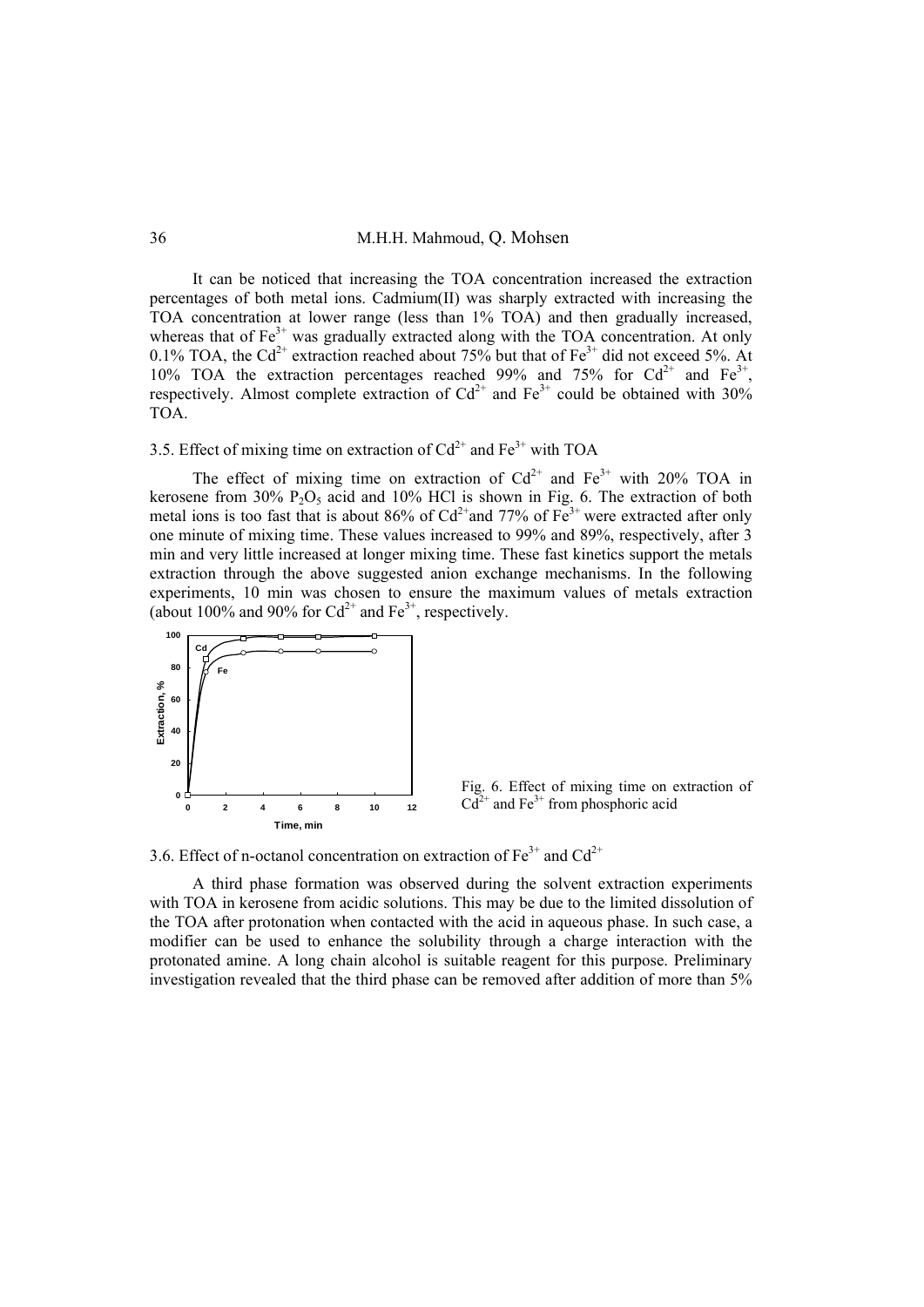n-octanol. However, this addition can affect the extraction of  $Cd^{2+}$  and  $Fe^{3+}$  from phosphoric acid solution. Therefore, we have studied the effect of n-octanol concentration on extraction behavior of  $Cd^{2+}$  and  $Fe^{3+}$  and results are shown in Fig. 7. The experimental conditions were:  $30\%$  P<sub>2</sub>O<sub>5</sub> acid,  $10\%$  HCl, 20% TOA in kerosene and 10 min mixing time. It is obvious from these results that increasing concentration of n-octanol adversely affect the extraction of both metal ions, especially at n-octanol concentrations more than 5%. This may be attributed to the interaction of n-octanol with the active sites of the TOA extractant. In presence of 10% n-octanol, the extraction reached 98% and 88% for  $Cd^{2+}$ and  $Fe<sup>3+</sup>$ , respectively.

## 3.7. Effect of phosphoric acid concentration on extraction of  $Cd^{2+}$  and  $Fe^{3+}$  with TOA

A series of experiments was performed to study the effect of phosphoric acid concentration (from 5 to 38%) on extraction of  $Cd^{2+}$  and  $Fe^{3+}$  with 20% TOA in kerosene and 10% n-octanol for 10 min. The results given in Fig. 8 indicate that increasing phosphoric acid concentrations had little effect on metals extraction. Cadmium(II) extraction was almost unchanged, and that of  $Fe<sup>3+</sup>$  slightly increased. This may be due to the higher stability of the anionic chlorospecies of  $Fe<sup>3+</sup>$  at concentrated acidic solutions.

The dihydrate process firstly produces phosphoric acid of about  $28\%$  P<sub>2</sub>O<sub>5</sub> (called filter acid) which is further concentrated to about  $48-50\%$  P<sub>2</sub>O<sub>5</sub> (called conc. acid or commercial acid). In the hemihydrate process, filter acid of around  $40\%$  P<sub>2</sub>O<sub>5</sub> is directly produced and that will be concentrated if needed. It is worthy to mention that the 50%  $P_2O_5$  acid is viscous and needs filtration to remove the precipitated solids (sludge) before solvent extraction. Viscous liquids are not favored in solvent extraction mainly due to phase separation problems. These encouraged us to suppose that the separation of impurities could be simpler from acids with about  $40\%$  P<sub>2</sub>O<sub>5</sub> as maximum concentration to avoid inconveniences. The purified acid can then be concentrated to the desired  $P_2O_5$ concentration.

## 3.8. Stripping of  $Cd^{2+}$  and  $Fe^{3+}$  from Loaded TOA

It is clear from the above investigation that the key factor for the uptake of the two metal ions to the organic phase is the extent of formation and stability of their anionic chlorocomplexes in the aqueous phase. Higher concentration of acidic chloride solutions enhanced the metal ions extraction. Thus, contacting the loaded organic phase with aqueous solutions free of chloride ions may favor the release of the metal ions from the organic phase to the aqueous phase. Most of the two metal ions can be easily stripped by contacting the loaded TOA with water but emulsion formation was observed and the phase separation was difficult. In slightly acidic solutions, no emulsion phase was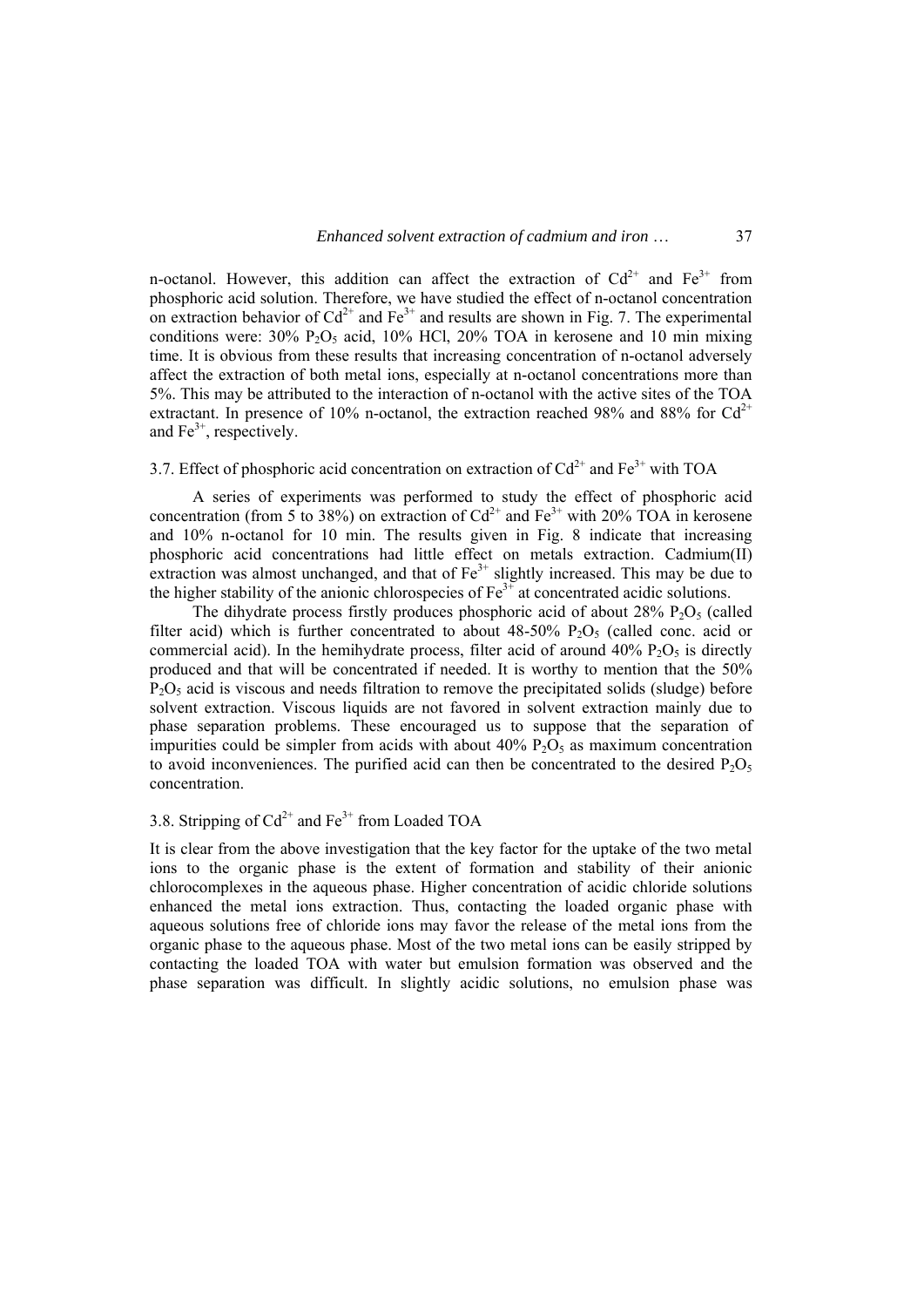observed during stripping. The stripping of the two metals from 20% TOA in kerosene and 10% n-octanol was examined using stripping solutions with different nature and acidities.





Fig. 7. Effect of n-octanol concentration on on extraction of  $Cd^{2+}$  and  $Fe^{3+}$  with TOA in kerosene from phosphoric acid. Open: third phase and closed: no third phase

Fig. 8. Effect of phosphoric acid concentration extraction of  $Cd^{2+}$  and  $Fe^{3+}$  with TOA

Table 2. Stripping of  $Cd^{2+}$  and Fe<sup>3+</sup> from TOA with different solutions and acidities

| Nature of stripping | Equilibrium pH | Stripping, % |      |
|---------------------|----------------|--------------|------|
| solutions           |                | Cd           | Fe   |
| Hydrochloric acid   | 0.5            | 1.5          | 7.6  |
| Hydrochloric acid   | 1.0            | 3.0          | 18.7 |
| Hydrochloric acid   | 1.5            | 2.0          | 28.5 |
| Perchloric acid     | 0.00           | 93.5         | 85.2 |
| Perchloric acid     | 0.30           | 90.1         | 90.3 |
| Phosphoric acid     | 0.50           | 74.3         | 94.2 |
| Phosphoric acid     | 1.21           | 63.9         | 95.6 |
| Water               | 2.39           | 54.5         | 96.2 |

Hydrochloric, perchloric, phosphoric, acetic acids and water were examined and results are given in Table 2. The mixing time was 10 min and the organic to aqueous phase ratio was 1: 2. Dilute hydrochloric acid solutions did not strip any significant amount of  $Cd^{2+}$ , where, the maximum stripped amount of  $Fe<sup>3+</sup>$  was about 28%. In contrast, dilute perchloric acid could strip more than 90% of the two metal ions. In dilute phosphoric acid the maximum stripping were 74% and 94% for  $Cd^{2+}$  and  $Fe^{3+}$ , respectively. In distilled water, only about 55% of  $Cd^{2+}$  could be stripped and that of  $Fe^{3+}$  was 96% where the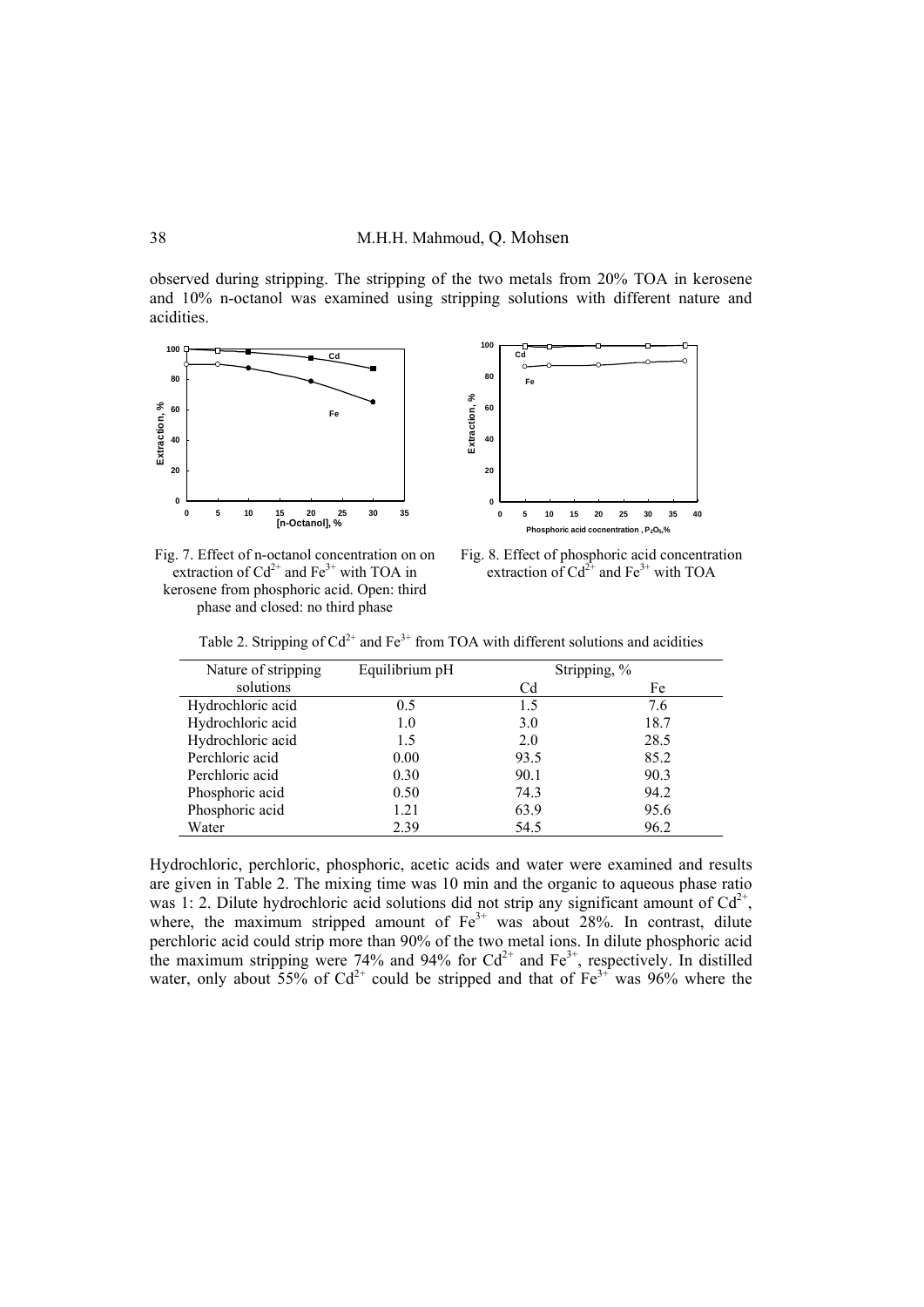equilibrium pH reached 2.4. The  $P_2O_5$  concentrations were analyzed in the stripping solutions after the experiments. A small amount of about 1% at maximum of phosphoric acid was found lost in the strip solutions.

#### 4. Conclusion

Cadmium and iron are common impurities in wet process phosphoric acid (WPA). These metal ions considered undesirable in the WPA due to technological and hazardous effects and their minimization to the acceptable levels is essential. Solvent extraction is one of the very promising techniques for this purpose. Iron and cadmium can form anionic chlorocomplexes in chloride solutions. When these anions are contacted with organic anion exchanger such as protonated trioctylamine, they could be separated to the organic phase. This phenomena was investigated in this work. It was found that the extraction of both metal ions is very sensitive to the content of HCl in phosphoric acid. Increasing the HCl promoted the formation of chlorospecies of iron and cadmium and hence enhanced their extraction. The extraction parameters were optimized to achieve highest possible uptake of the two metal ions. The extraction was quite fast, that is almost complete extraction of  $Cd^{2+}$  and about 90% of  $Fe^{3+}$  was achieved within only 3 minutes.

#### Acknowledgement

The author wish to thank Taif University, Deanship of Scientific Research, for support of this work under Project no. 1/1431/874.

#### References

- Abdel-Aal E. A., Ibrahim I. A., Mahmoud M. H. H., El-barbary T. A., Ismail A. K., Iron Removal from Wet-Process Phosphoric Acid by Sludge Precipitation, Minerals and Metallurgical Processing, 16 (1999) p. 44,.
- Abdel-Aal E.A., Mahmoud M.H.H., El-Shall H., Ismail A.K., Increasing the filtration rate of phosphogypsum using surfactant, Hydrometallurgy 85 (2007) p. 53.
- Alguacil F.J., Alonso M., Transport of cadmium from a mixture of HCl and  $H_3PO_4$  using phosphine oxides (Cyanex 921 and Cyanex 923) as carriers: the influence of the membrane diluents (Exxsol D100 and Solvesso 100), Hydrometallurgy 74 (2004) p. 195–202.
- Chehid Elleuch M.B., Amor M.B., Pourcelly G., Phosphoric acid purification by a membrane process: electrodeionization on ion-exchange textiles, Sep. Purif. Technol. 51 (2006) 285–290.
- David G., US Patent 3,819,810 (June 25, 1974).
- Ennaassia E., Qafas Z., El Kacemi K., Edelahi M.K., Simultaneous removal of Cd2+ and As(III) from phosphoric acid solutions by coprecipitation of CdS and  $As_2S_3$  with Na<sub>2</sub>S, Sci. Lett. 3 (3) (2001) 1–  $\hat{14}$

Gonzalez M.P., Navarro R., Saucedo I., Avila M., Revilla J., Bouchard C., Purification of phosphoric acid solutions by reverse osmosis and nanofiltration, Desalination 147 (2002) p. 315–320.

Gowariker V., The Fertilizer Encyclopedia, John Wiley & Sons, 2009, p.95.